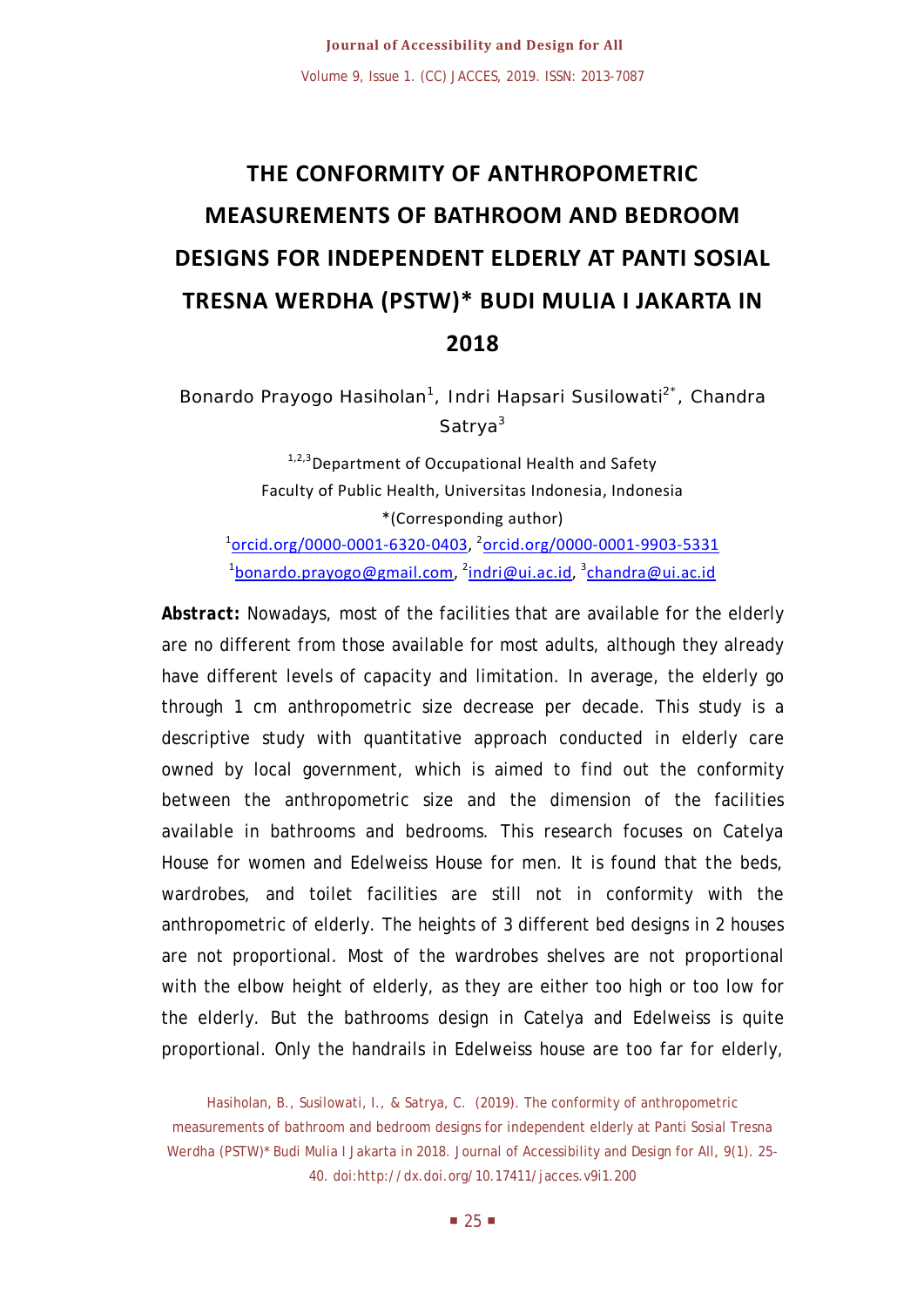which requires it to be redesigned in order to minimize the safety and health risks to the elderly.

*Keywords:* Anthropometric, Bathroom, Bedroom, Elderly's design, Wardrobe

# **Introduction**

With age comes the process of ageing. This process changes different aspects of human life, from physical, psychological, social to economic (Suhadi, 2011). Physical changes are a tangible form of the aging process, which can be immediately observed when the functions of all body systems are deteriorating (Suhadi, 2011). According to Soejono, the elderly population typically suffers from chronic and degenerative health problems (Maryam, Ekasari, Rosidawati, Jubaedi, & Batubara, 2008).

However, this issue is often overlooked by most of the current life support facilities. They are generally designed to accommodate normal human conditions. Oftentimes, the elderly are regarded as having the same needs as most adults' (Kroemer, 2005). On the contrary, elderly people, as an "extraordinary" group undergoing many changes, from physical, psychological, social to economic, have a different set of needs from others'. Such disparity hinders most elderly people from being able to do activities on their own. A less ideal place of living leaves them particularly vulnerable to accidents, especially falls.

The World Health Organization's (WHO) data from 2018 shows that 80% of fall-related fatalities occur in low- and middle-income countries (World Health Organization, 2018). Moreover, regions of the Western Pacific and South East Asia account for 60% of these deaths (World Health Organization, 2018). The elderly are exposed to a greater risk of fall-induced injuries and restricted movement (Turana, 2013). A study in the United States of America finds that older people make up the largest proportion of falls, at

Hasiholan, B., Susilowati, I., & Satrya, C. (2019). The conformity of anthropometric measurements of bathroom and bedroom designs for independent elderly at Panti Sosial Tresna Werdha (PSTW)\* Budi Mulia I Jakarta in 2018. Journal of Accessibility and Design for All, 9(1). 25-40. doi:http://dx.doi.org/10.17411/jacces.v9i1.200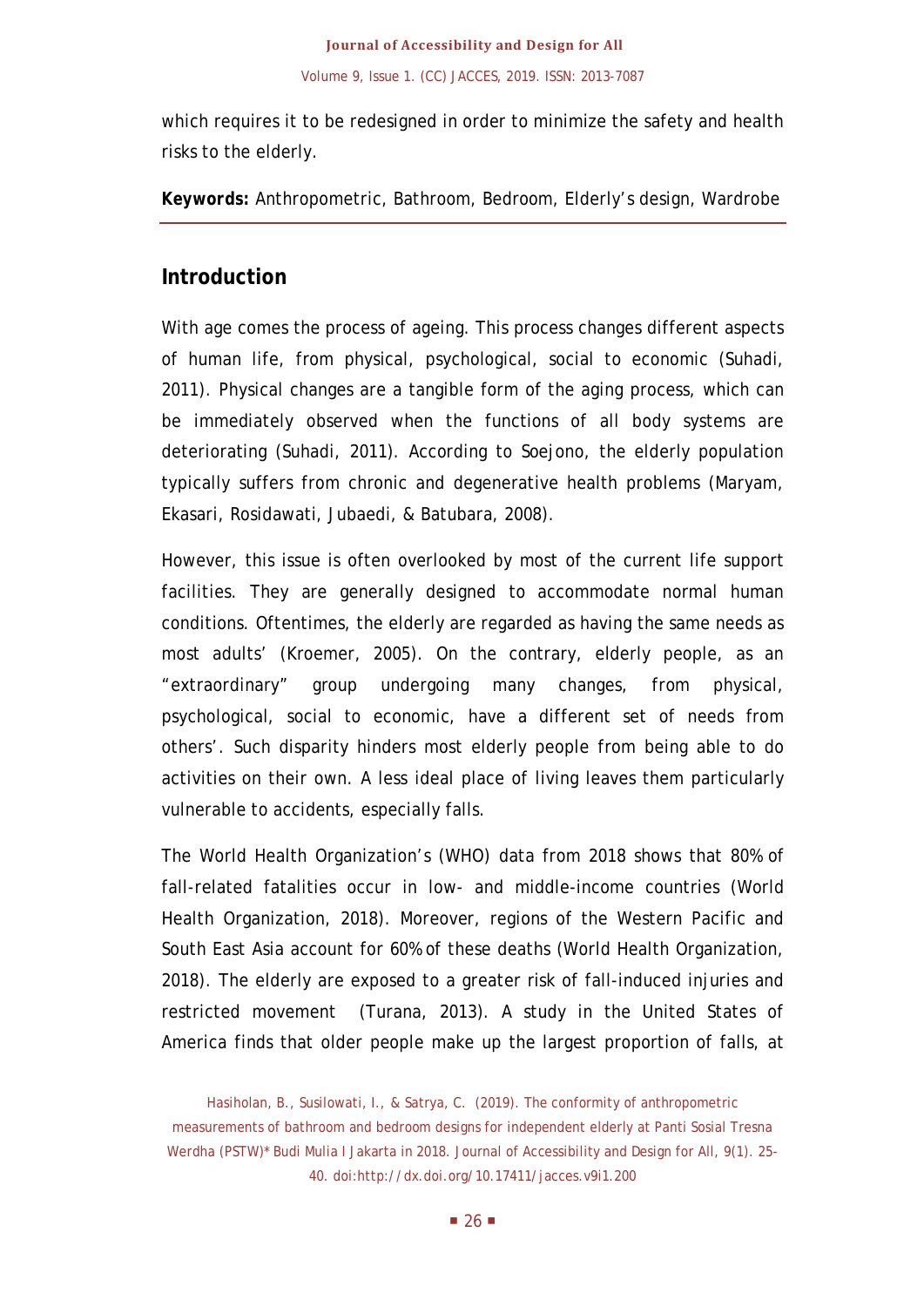# **Journal of Accessibility and Design for All** Volume 9, Issue 1. (CC) JACCES, 2019. ISSN: 2013-7087

around 20-30%, due to cognitive decline (World Health Organization, 2018). Besides age and gender, other contributing risk factors include mobility, physiological conditions, and unsafe environments (World Health Organization, 2018). The three places with the highest risk of falls are bathrooms, kitchens, and bedrooms (Lök & Akin, 2013).

In brief, the supporting equipment at Panti Sosial Tresna Werdha (PSTW) Budi Mulia I Jakarta is unsuitable for elderly people amid the fact that their changing bodily functions require different life support equipment than they would in normal conditions. The bathrooms, kitchens, and bedrooms pose a substantial risk of falls. When compared with pre-survey findings, the elderly people spend more time every day inside their rooms, whether for sleeping, chatting, making crafts, etc. Therefore, this research seeks to assess the conformity of bathroom and bedroom designs in PSTW Budi Mulia I for elderly people to further find a solution for improvement.

# **Methodology**

# **Population**

The elderly homes in Jakarta can be put into two categories: governmentand private-owned elderly homes. The government-owned elderly homes are mostly for displaced elderly. The purpose of the current study is to evaluate the conformity of the facility for the independent elderly who lived in PSTW Budi Mulia I. Anthropometric data for the elderly from the two houses were gathered and used to evaluate the current design of the bathrooms and bedrooms facilities. Anthropometric data were measured for a sample of a total size of 70 elderly (half being males) aged no less than 60 years old. The samples were randomly selected from Catelya House and Edelweiss House. Measurements were taken after getting permission from the officials of elderly house and all elderly voluntarily participated in the study.

Hasiholan, B., Susilowati, I., & Satrya, C. (2019). The conformity of anthropometric measurements of bathroom and bedroom designs for independent elderly at Panti Sosial Tresna Werdha (PSTW)\* Budi Mulia I Jakarta in 2018. Journal of Accessibility and Design for All, 9(1). 25-40. doi:http://dx.doi.org/10.17411/jacces.v9i1.200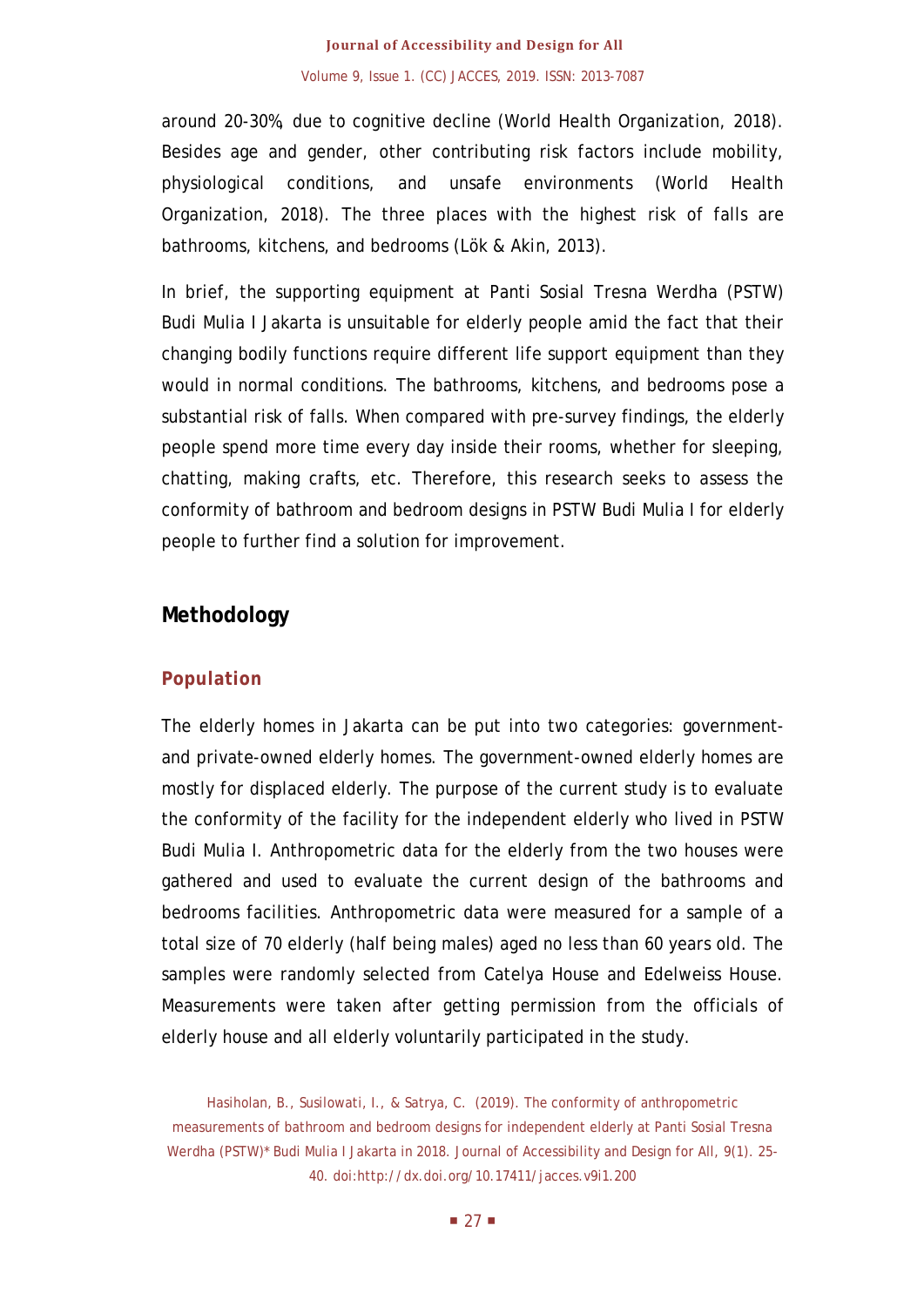#### **Measures of facilities**

### *1. Bed*

Three bed dimensions will be evaluated in this study to see if they are compatible with the elderly's anthropometry. These three bed dimensions are bed height, bed width, and bed length.

### *2. Wardrobe*

Several wardrobe dimensions will be evaluated depending on the type of the wardrobe to see if they are compatible with the elderly's anthropometry. There are several sections of the wardrobe.

#### *3. Bathroom*

Toilet and bathtub dimensions will be evaluated to see if they are compatible with the elderly's anthropometry. These dimensions are toilet height, toilet width, toilet length, and bathtub height by also considering the size of bath-scoop.

# **Results**

### **Anthropometric Size**

| No. | Anthropometric<br><b>Dimension</b> | Male         |               |               | Female    |              |               |               |           |
|-----|------------------------------------|--------------|---------------|---------------|-----------|--------------|---------------|---------------|-----------|
|     |                                    | 5th<br>%tile | 50th<br>%tile | 95th<br>%tile | <b>SD</b> | 5th<br>%tile | 50th<br>%tile | 95th<br>%tile | <b>SD</b> |
| 1   | <b>Stature</b>                     | 149          | 160           | 167           | 5,123     | 135,4        | 144.5         | 161,6         | 7,546     |

### *Table 1. Anthropometric Size of Elderly*

Hasiholan, B., Susilowati, I., & Satrya, C. (2019). The conformity of anthropometric measurements of bathroom and bedroom designs for independent elderly at Panti Sosial Tresna Werdha (PSTW)\* Budi Mulia I Jakarta in 2018. Journal of Accessibility and Design for All, 9(1). 25- 40. doi:http://dx.doi.org/10.17411/jacces.v9i1.200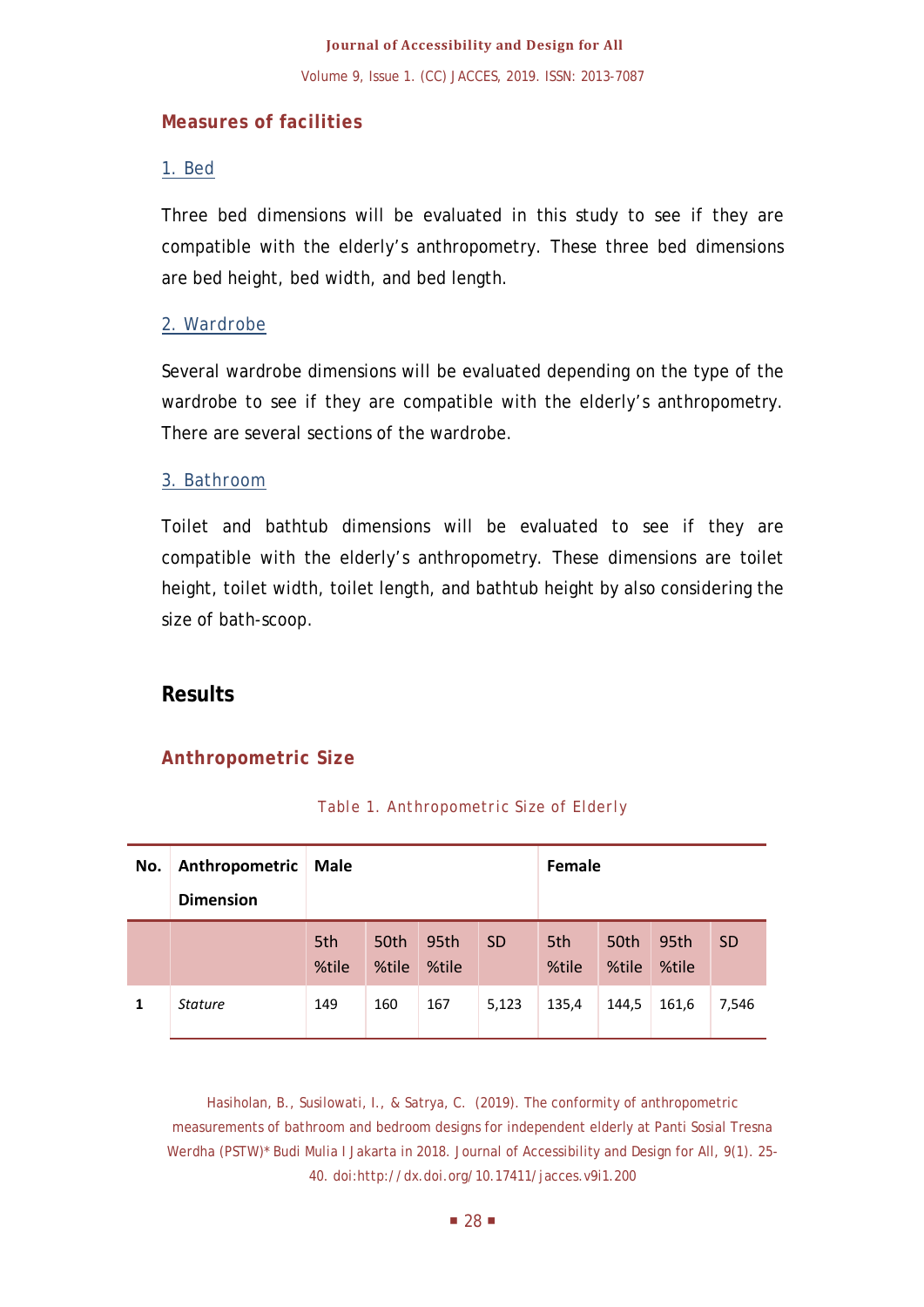*Shoulder Height* 122,25 131 152 10,917 108,55 120 131,5 6,594 *Vertical grip reach* 151,75 182,5 201,5 13,002 153 165,5 185,2 9,158 *Elbow Height* 86,5 100 111,25 7,121 80,85 90,5 104,65 5,731 *Sitting Height* 66,5 75,5 85,75 5,507 61,25 71,5 81 5,731 *Sitting Shoulder Height* 42,5 50 59,25 5,321 38,95 45 54,3 5,035 *Shoulder breadth* 35,75 42 49,25 3,406 27,75 38 48,6 6,042 *Sitting Elbow Height* 11,5 16 24,25 3,606 11,85 17 30,3 4,273 *Hip Breadth* 27,5 32 40 3,766 22,2 33 38,15 5,15 *Sitting Knee Height* 50 56 3,152 40 46 49,45 2,509 *Popliteal Height* 36,5 41 46 2,493 34,55 38 41,45 2,105 *Buttock-popliteal Length* 44 52,25 3,456 35,7 42 46,3 2,97 *Forward Grip Reach* 58,75 62,5 71,5 3,799 51,55 59 70,15 5,286 *Span* 138 153 182,5 11,221 125,4 141 157,2 9,655 *Elbow Span* 81,5 90 98,5 4,996 73,7 85 96 7,001 *Hand length* 13 18 19,25 1,804 14,7 16 18,15 1,188

Volume 9, Issue 1. (CC) JACCES, 2019. ISSN: 2013-7087

#### **Bed**

#### *Frameless Bed*

A frameless bed is a bed without a bed frame made of either wood or iron. This type of bed is used in Catelya House, which houses elderly women. The

Hasiholan, B., Susilowati, I., & Satrya, C. (2019). The conformity of anthropometric measurements of bathroom and bedroom designs for independent elderly at Panti Sosial Tresna Werdha (PSTW)\* Budi Mulia I Jakarta in 2018. Journal of Accessibility and Design for All, 9(1). 25-40. doi:http://dx.doi.org/10.17411/jacces.v9i1.200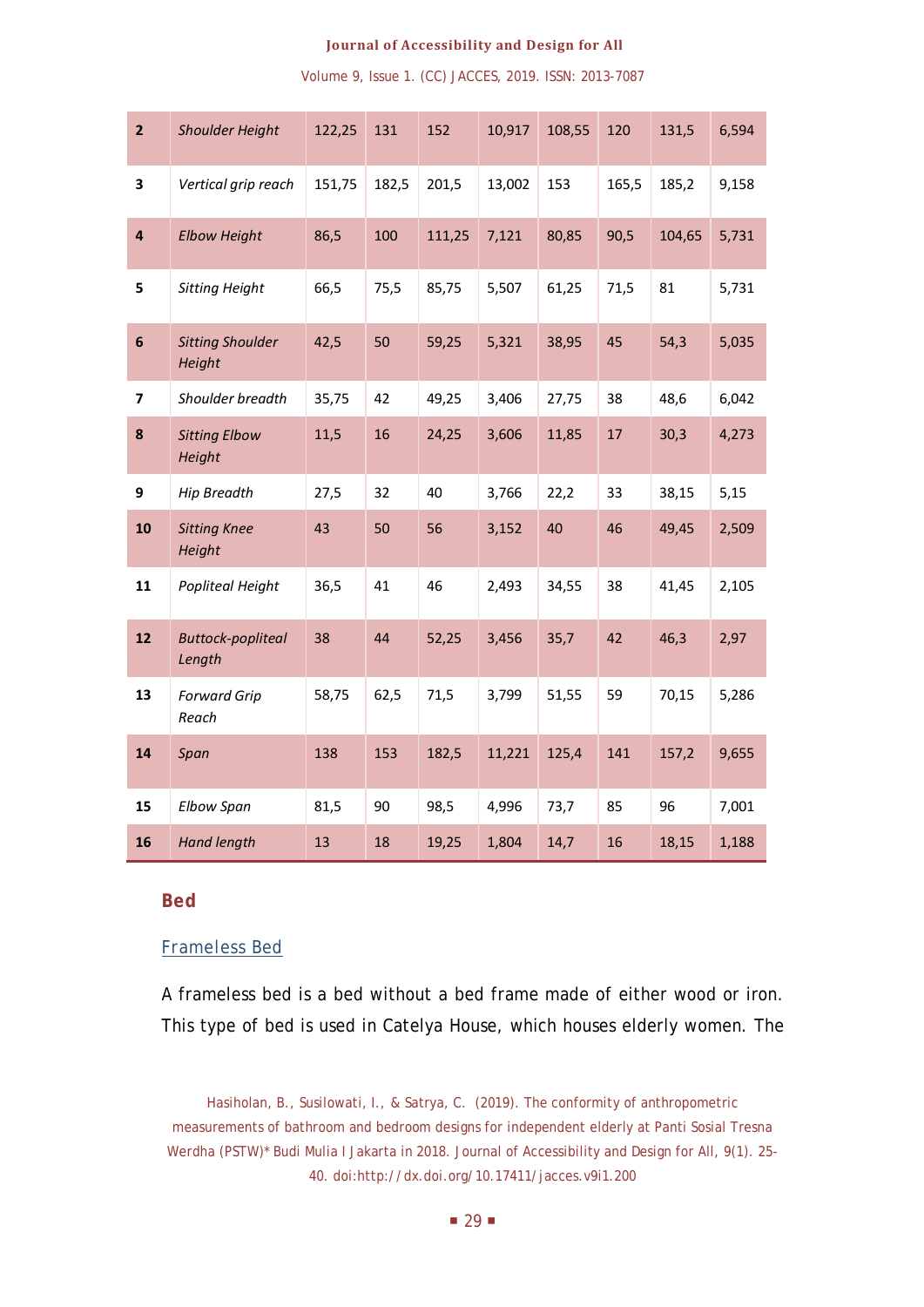following is a comparison between the frameless bed's dimensions and the anthropometrics of elderly women, as shown in **Table 2** below.

| No.            | <b>Dimension</b>  | <b>Measurement</b> | Anthropometric<br><b>Dimension</b>                  | Anthropometric<br><b>Measurement</b> | Conformity |
|----------------|-------------------|--------------------|-----------------------------------------------------|--------------------------------------|------------|
| $\mathbf{1}$   | <b>Bed Height</b> | $14 \text{ cm}$    | 50th %tile of<br>Women's<br><b>Popliteal Height</b> | $35.89 - 40.1$ cm                    | <b>No</b>  |
| $\overline{2}$ | <b>Bed Length</b> | 193 cm             | 95th %tile of<br>Women's Body<br>Height             | Minimum<br>169.146 cm                | Yes        |
| 3              | <b>Bed Width</b>  | 83 cm              | 95th %tile of<br>Women's<br><b>Shoulder Width</b>   | Minimum<br>54.642 cm                 | <b>Yes</b> |

*Table 2. Comparison between Frameless Bed's Dimensions and Anthropometrics of Elderly Women*

The measurements show non-conforming bed height for elderly women because it is too short. However, a worker said that these beds were only temporary because of additional residents coming in from another house that was under repair.

### *Low-Frame Bed*

A low-frame bed is a bed with a wooden frame that has lower height than other bed frames'. This type of bed is used in Catelya House, which houses elderly women, and Edelweiss House, which houses elderly men. The following is a comparison between the frameless bed's dimensions [*sic*] and the anthropometrics of elderly men and women, as shown in **Table 3** and **Table 4** below.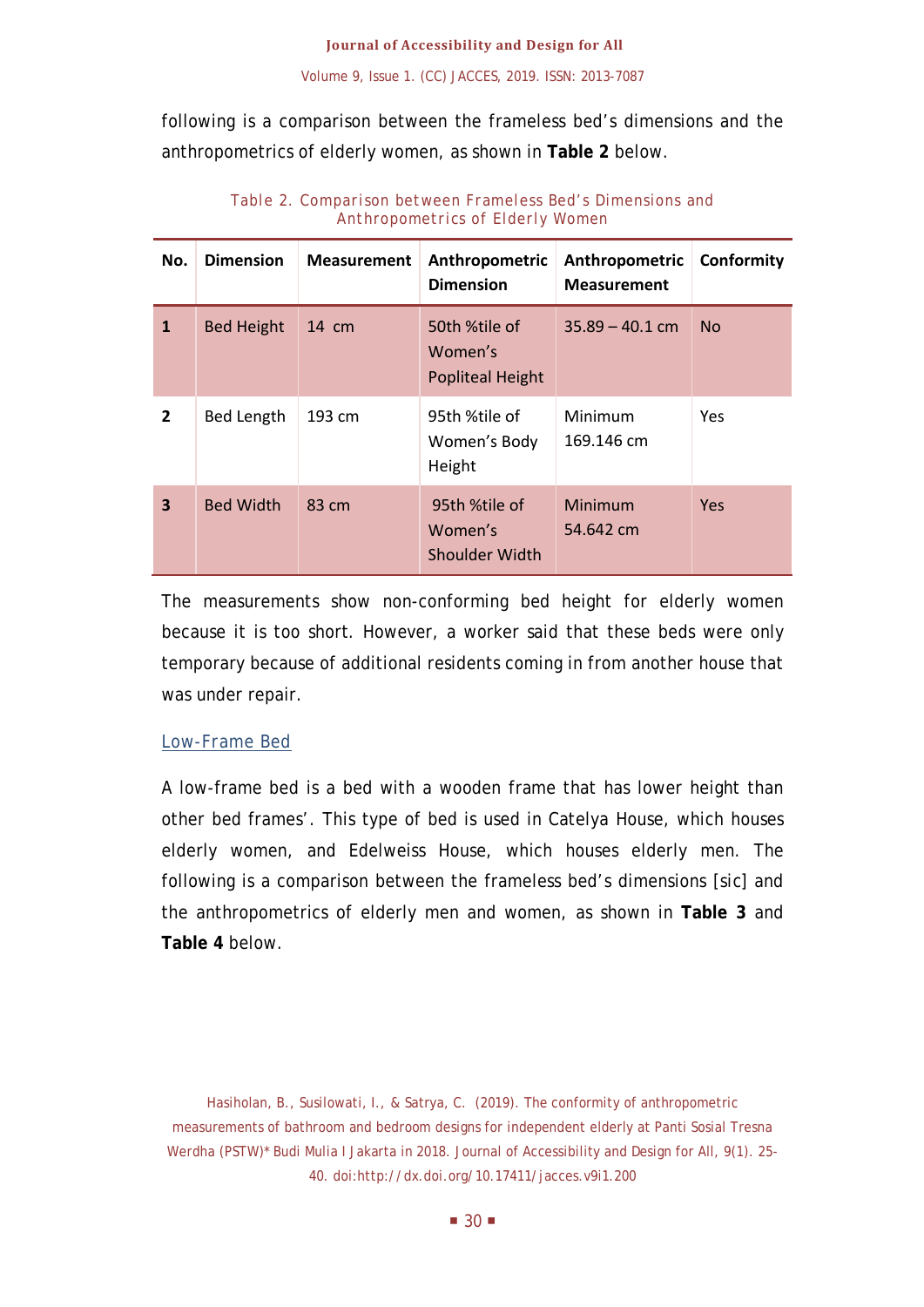Volume 9, Issue 1. (CC) JACCES, 2019. ISSN: 2013-7087

| No.                     | <b>Dimension</b>     | <b>Measurement</b> | Anthropometric<br><b>Dimension</b>         | Anthropometric<br><b>Measurement</b> | Conformity |
|-------------------------|----------------------|--------------------|--------------------------------------------|--------------------------------------|------------|
| $\mathbf{1}$            | <b>Bed Height</b>    | 43 cm              | 50th %tile of<br>Men's Popliteal<br>Height | $38.5 - 43.49$ cm                    | <b>Yes</b> |
| $\overline{2}$          | <b>Bed</b><br>Length | 193 cm             | 95th %tile of<br>Men's Body<br>Height      | Minimum 172.1<br>cm                  | <b>Yes</b> |
| $\overline{\mathbf{3}}$ | <b>Bed Width</b>     | 83 cm              | 95th %tile of<br>Men's Shoulder<br>Width   | Minimum 52.65<br>cm                  | <b>Yes</b> |

#### *Table 3. Comparison between Low-Frame Bed's Dimensions and Anthropometrics of Elderly Men*

*Table 4. Comparison between Low-Frame Bed's Dimensions and Anthropometrics of Elderly Women*

| No.            | <b>Dimension</b>     | <b>Measurement</b> | Anthropometric<br><b>Dimension</b>                  | Anthropometric<br><b>Measurement</b> | Conformity |
|----------------|----------------------|--------------------|-----------------------------------------------------|--------------------------------------|------------|
| $\mathbf{1}$   | <b>Bed</b><br>Height | 43 cm              | 50th %tile of<br>Women's<br><b>Popliteal Height</b> | $35.89 - 40.1$ cm                    | <b>No</b>  |
| $\overline{2}$ | <b>Bed</b><br>Length | 193 cm             | 95th %tile of<br>Women's Body<br>Height             | Minimum<br>169.146 cm                | Yes        |
| 3              | <b>Bed Width</b>     | $83 \text{ cm}$    | 95th %tile of<br>Women's<br>Shoulder Width          | Minimum<br>54.642 cm                 | Yes        |

The measurements show conformity between the low-frame bed's dimensions and the anthropometrics of elderly men. However, this type of bed is too tall for elderly women.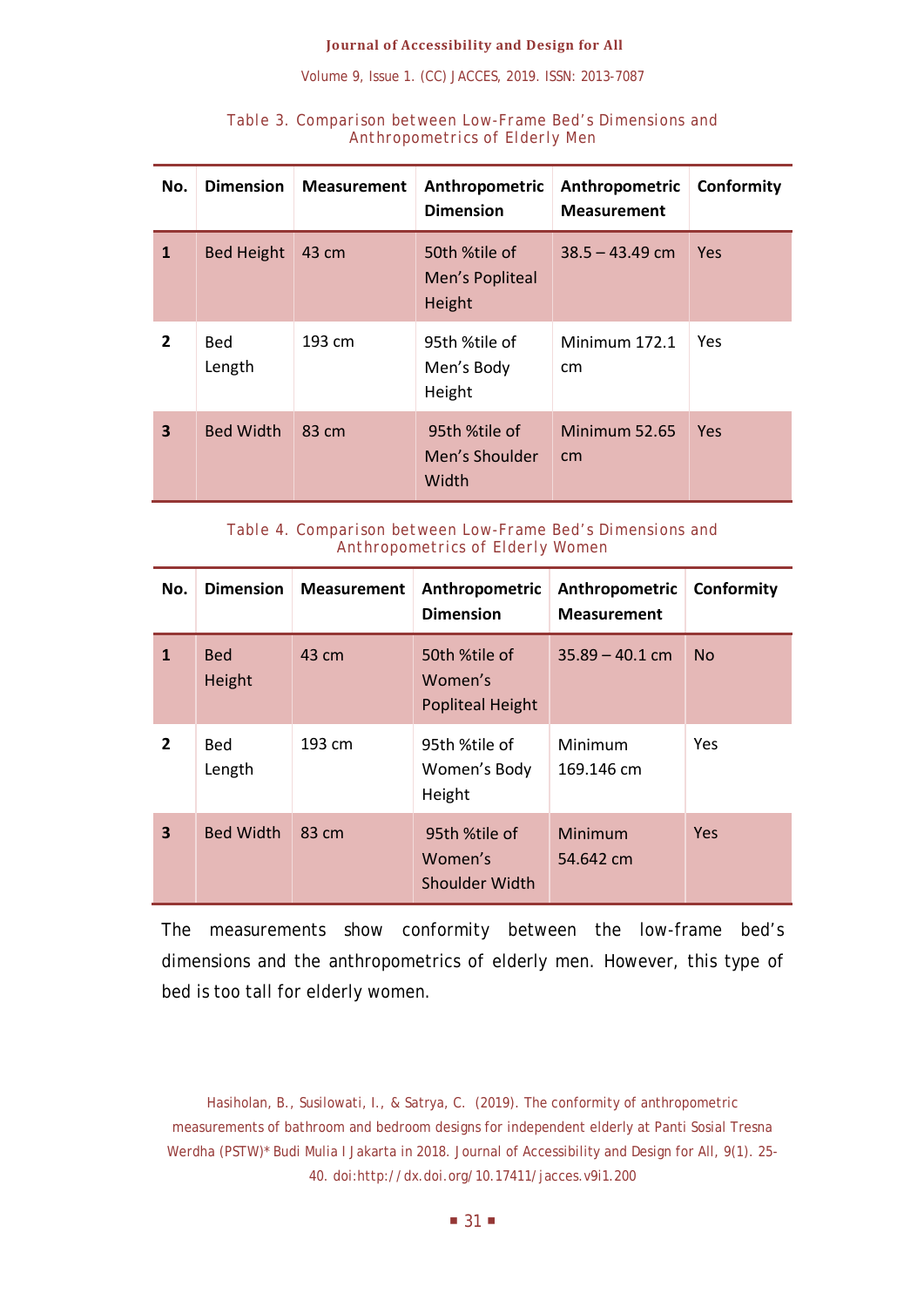# *High-Frame Bed*

A high-frame bed is a bed with an iron frame that has higher height than other bed frames'. This type of bed is used in Edelweiss House, which houses elderly men. The following is a comparison between the low-frame bed's dimensions [*sic*] and the anthropometrics of elderly men, as shown in **Table 5** below.

| No.            | <b>Dimension</b>     | <b>Measurement</b> | Anthropometric<br><b>Dimension</b>         | Anthropometric<br><b>Measurement</b> | Conformity |
|----------------|----------------------|--------------------|--------------------------------------------|--------------------------------------|------------|
| $\mathbf{1}$   | <b>Bed Height</b>    | 66 cm              | 50th %tile of<br>Men's Popliteal<br>Height | $38.5 - 43.49$ cm                    | <b>No</b>  |
| $\overline{2}$ | <b>Bed</b><br>Length | 187 cm             | 95th %tile of<br>Men's Body<br>Height      | Minimum 172.1<br>cm                  | <b>Yes</b> |
| 3              | <b>Bed Width</b>     | 88 cm              | 95th %tile of<br>Men's Shoulder<br>Width   | Minimum 52.65<br>cm                  | <b>Yes</b> |

#### *Table 5. Comparison between High-Frame Bed's Dimensions and Anthropometrics of Elderly Men*

The measurements show non-conforming bed height for elderly men because it is too tall. They have to jump a little to get out of bed and use hands to support their body weight when climbing into bed.

# **Wardrobe**

A wardrobe in this nursing home has several shelves. A shelve is a compartment of the wardrobe used to store clothes and tools. Edelweiss and Catelya Houses each have a different kind of wardrobe.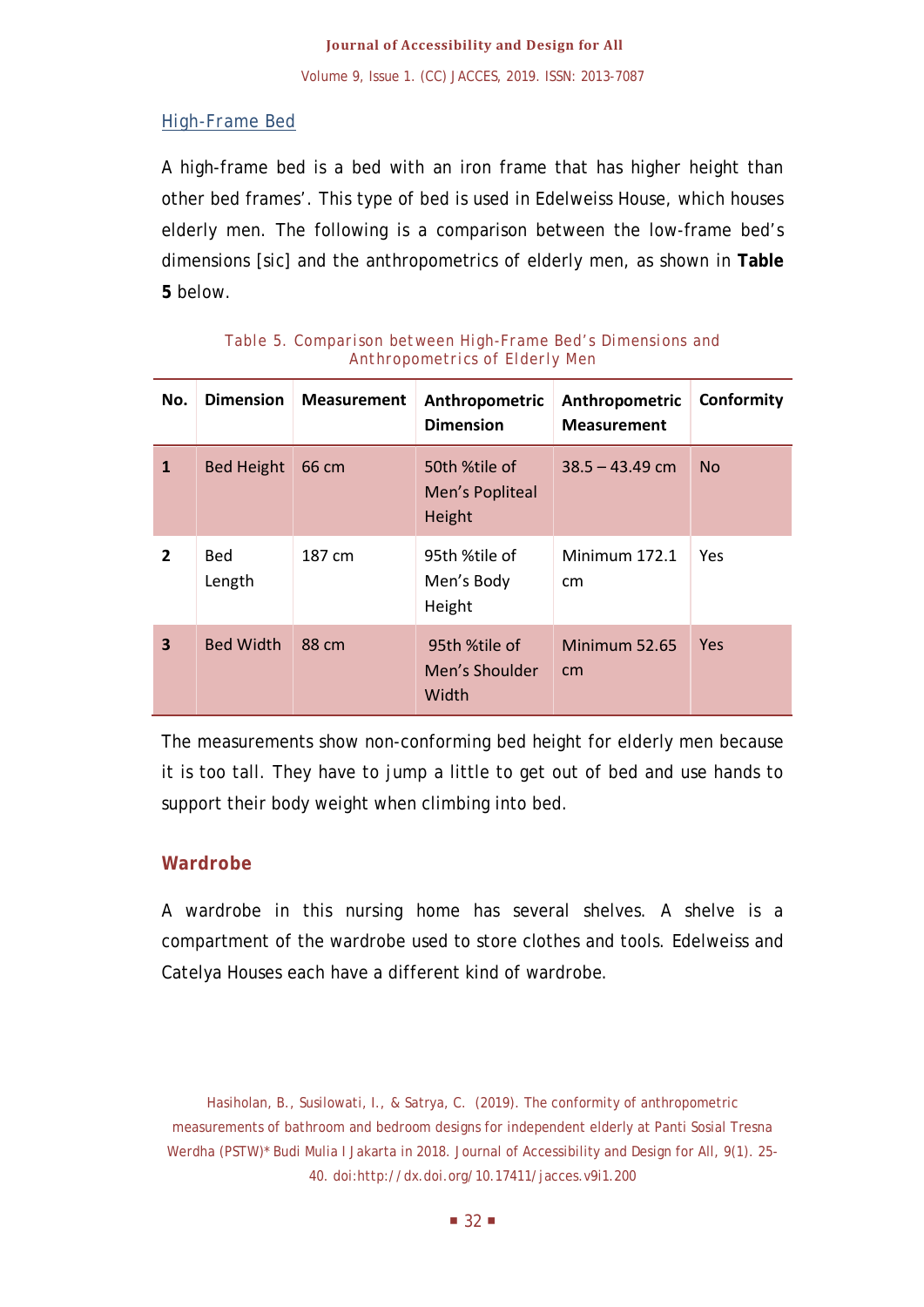### *Wardrobe in Edelweiss House*

A wardrobe in Edelweiss House has four shelves. The following is its comparison with the anthropometrics of elderly men, as shown in **Table 6** below.

| Table 6. Comparison between Wardrobe's Dimensions in Edelweiss House |                                    |  |  |  |
|----------------------------------------------------------------------|------------------------------------|--|--|--|
|                                                                      | and Anthropometrics of Elderly Men |  |  |  |

| No.                     | <b>Dimension</b>                           | <b>Measurement</b> | Anthropometric<br><b>Dimension</b>                             | Anthropometric<br><b>Measurement</b>                           | Conformity |
|-------------------------|--------------------------------------------|--------------------|----------------------------------------------------------------|----------------------------------------------------------------|------------|
| $\mathbf{1}$            | <b>Top Shelf</b><br>Height                 | 137 cm             | 50th %tile of<br>Men's Elbow<br>Height<br>92.87 - 107.12<br>cm | 50th %tile of<br>Men's Elbow<br>Height<br>92.87 - 107.12<br>cm | <b>No</b>  |
| $\overline{2}$          | Upper-<br>Middle<br>Shelf<br>Height        | 97.5 cm            | 50th %tile of<br>Men's Elbow<br>Height<br>92.87 - 107.12<br>cm | 50th %tile of<br>Men's Elbow<br>Height<br>92.87 - 107.12<br>cm | Yes        |
| $\overline{\mathbf{3}}$ | Lower-<br>Middle<br><b>Shelf</b><br>Height | 51 cm              | 50th %tile of<br>Men's Elbow<br>Height<br>92.87 - 107.12<br>cm | 50th %tile of<br>Men's Elbow<br>Height<br>92.87 - 107.12<br>cm | <b>No</b>  |
| $\overline{\mathbf{4}}$ | <b>Bottom</b><br>Shelf<br>Height           | 10 cm              | 50th %tile of<br>Men's Elbow<br>Height<br>92.87 - 107.12<br>cm | 50th %tile of<br>Men's Elbow<br>Height<br>92.87 - 107.12<br>cm | <b>No</b>  |
| 5                       | Wardrobe<br>Depth                          | 43 cm              | 5th %tile of<br>Men's Thumb<br><b>Tip Reach</b>                | Maximum 54.9<br>cm                                             | Yes        |

Hasiholan, B., Susilowati, I., & Satrya, C. (2019). The conformity of anthropometric measurements of bathroom and bedroom designs for independent elderly at Panti Sosial Tresna Werdha (PSTW)\* Budi Mulia I Jakarta in 2018. Journal of Accessibility and Design for All, 9(1). 25-40. doi:http://dx.doi.org/10.17411/jacces.v9i1.200

 $\blacksquare$  33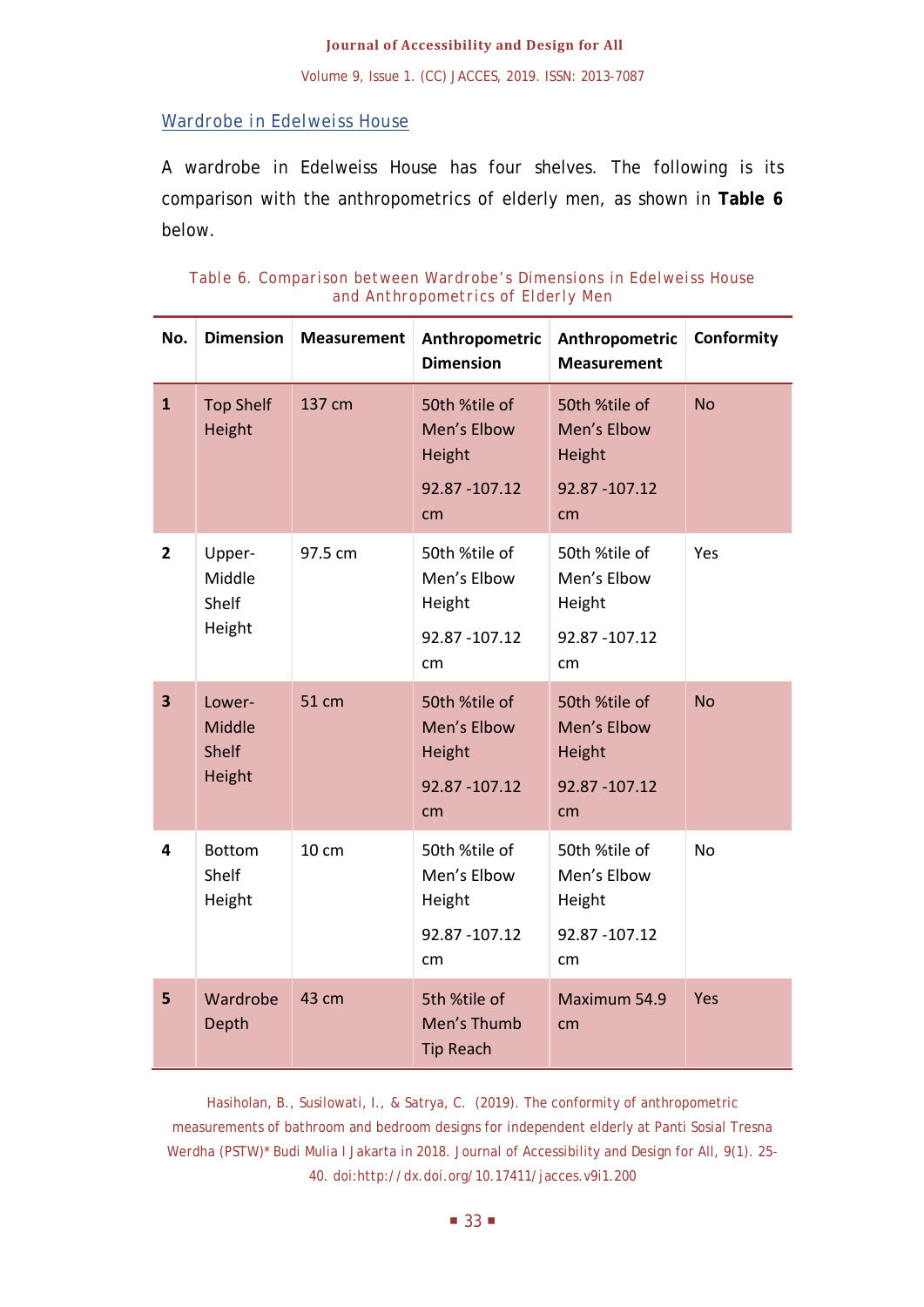The measurements show that only the upper-middle shelves conform to the anthropometrics of elderly men. Meanwhile, other shelves are either too tall or too short.

# *Wardrobe in Catelya House*

A wardrobe in Edelweiss House [*sic*] has three shelves. The following is its comparison with the anthropometrics of elderly women, as shown in **Table 7** below.

| No.                     | <b>Dimension</b> | <b>Measurement</b> | Anthropometric        | Anthropometric     | Conformity |
|-------------------------|------------------|--------------------|-----------------------|--------------------|------------|
|                         |                  |                    | <b>Dimension</b>      | <b>Measurement</b> |            |
| $\mathbf{1}$            | Wardrobe         | 140 cm             | 5th %tile of          | Maximum 143.8      | Yes        |
|                         | Height           |                    | Women's               | cm                 |            |
|                         |                  |                    | <b>Vertical Reach</b> |                    |            |
|                         |                  |                    | Wardrobe              | Maximum 13.51      | No         |
|                         |                  |                    | Depth:                | cm                 |            |
|                         |                  |                    | 5th %tile of          |                    |            |
|                         |                  |                    | Women's Palm          |                    |            |
|                         |                  |                    | Length                |                    |            |
| $\overline{2}$          | <b>Top Shelf</b> | 91 cm              | 50th %tile of         | $84.76 - 96.23$    | Yes        |
|                         | Height           |                    | <b>Women's Elbow</b>  | cm                 |            |
| 3                       | Middle           | 52 cm              | Height                |                    | <b>No</b>  |
|                         | Shelf            |                    |                       |                    |            |
|                         | Height           |                    |                       |                    |            |
| $\overline{\mathbf{4}}$ | <b>Bottom</b>    | <b>12 cm</b>       |                       |                    | <b>No</b>  |
|                         | <b>Shelf</b>     |                    |                       |                    |            |
|                         | Height           |                    |                       |                    |            |
| 5                       | Wardrobe         | 43 cm              | 5th %tile of          | $46.26 - 56.83$    | Yes        |
|                         | Depth            |                    | Women's               | cm                 |            |
|                         |                  |                    | Thumb Tip             |                    |            |
|                         |                  |                    | Reach                 |                    |            |

*Table 7. Comparison between Wardrobe's Dimensions in Catelya House and Anthropometrics of Elderly Women*

Hasiholan, B., Susilowati, I., & Satrya, C. (2019). The conformity of anthropometric measurements of bathroom and bedroom designs for independent elderly at Panti Sosial Tresna Werdha (PSTW)\* Budi Mulia I Jakarta in 2018. Journal of Accessibility and Design for All, 9(1). 25-40. doi:http://dx.doi.org/10.17411/jacces.v9i1.200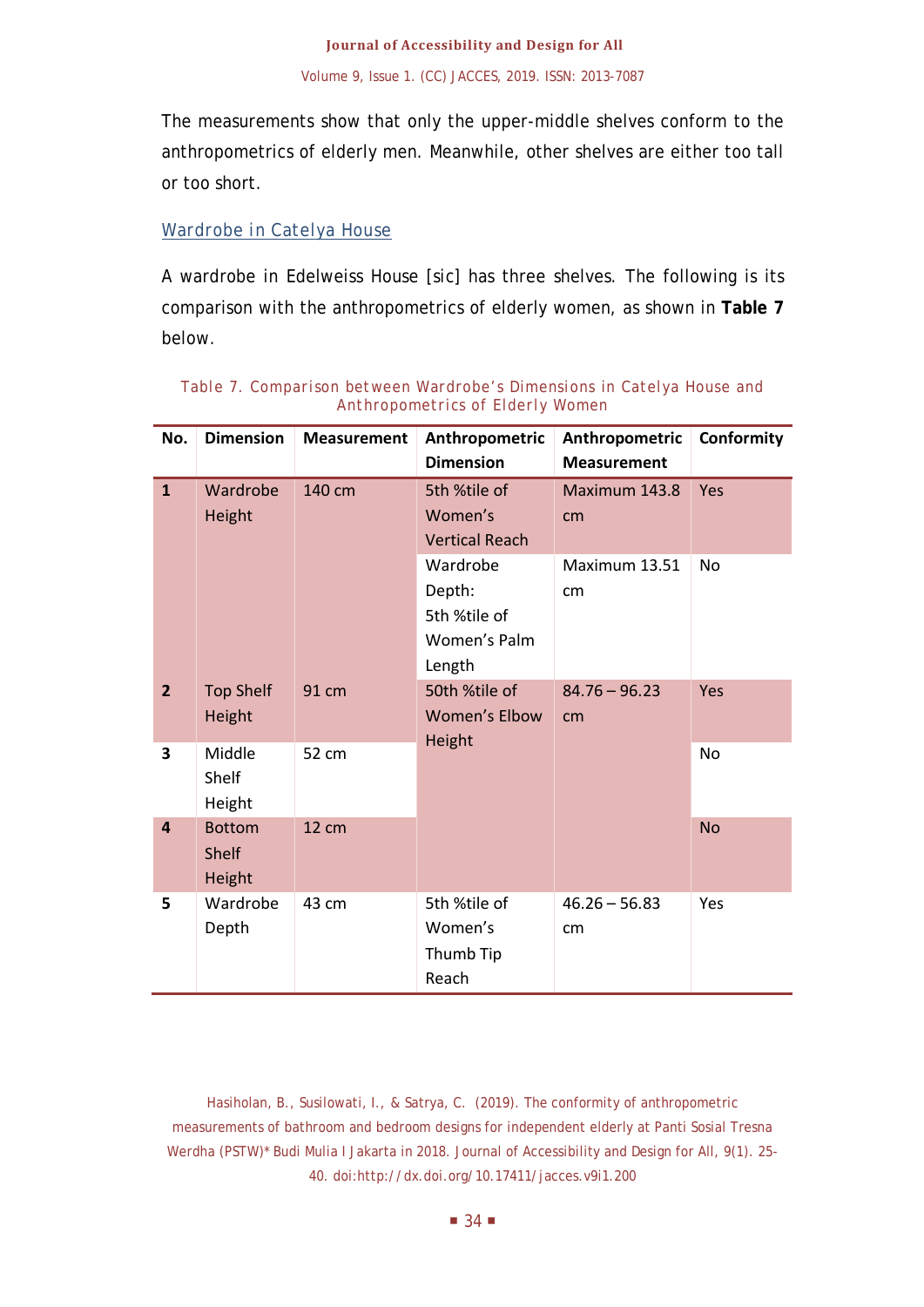The measurements show that only the top shelves conform to the anthropometrics of elderly women. Meanwhile, other shelves are either too tall or too short.

### **Bathroom**

### *Bathroom in Catelya House*

| No.                     | <b>Dimension</b>          | <b>Measurement</b> | Anthropometric<br><b>Dimension</b>                                                               | Anthropometric<br><b>Measurement</b> | Conformity |
|-------------------------|---------------------------|--------------------|--------------------------------------------------------------------------------------------------|--------------------------------------|------------|
| $\mathbf{1}$            | <b>Bathtub</b><br>Height  | 85 cm              | 50th %tile of<br><b>Women's Elbow</b><br>Height minus<br>bath scoop's<br>size (7.5 cm<br>radius) | $77.2 - 88.73$ cm                    | Yes        |
| $\overline{2}$          | Toilet<br>Height          | 40 cm              | 50th %tile of<br>Women's<br>Popliteal Height                                                     | 35.89 - 40.10 cm                     | Yes        |
| $\overline{\mathbf{3}}$ | <b>Toilet</b><br>Width    | 36 cm              | 95th %tile of<br>Women's Hip<br>Width                                                            | $33 - 43.3$ cm                       | Yes        |
| 4                       | Toilet<br>Length          | 47 cm              | 95th %tile of<br>Women's<br>Popliteal Rump<br>Length                                             | $43.3 - 49.27$ cm                    | Yes        |
| 5                       | <b>Handrail</b><br>Height | 86 cm              | 5th %tile of<br><b>Women's Elbow</b><br>Height                                                   | 75.11 - 86.58 cm                     | Yes        |

#### *Table 8. Comparison between Bathroom's Dimensions in Catelya House and Anthropometrics of Elderly Women*

Hasiholan, B., Susilowati, I., & Satrya, C. (2019). The conformity of anthropometric measurements of bathroom and bedroom designs for independent elderly at Panti Sosial Tresna Werdha (PSTW)\* Budi Mulia I Jakarta in 2018. Journal of Accessibility and Design for All, 9(1). 25-40. doi:http://dx.doi.org/10.17411/jacces.v9i1.200

 $\blacksquare$  35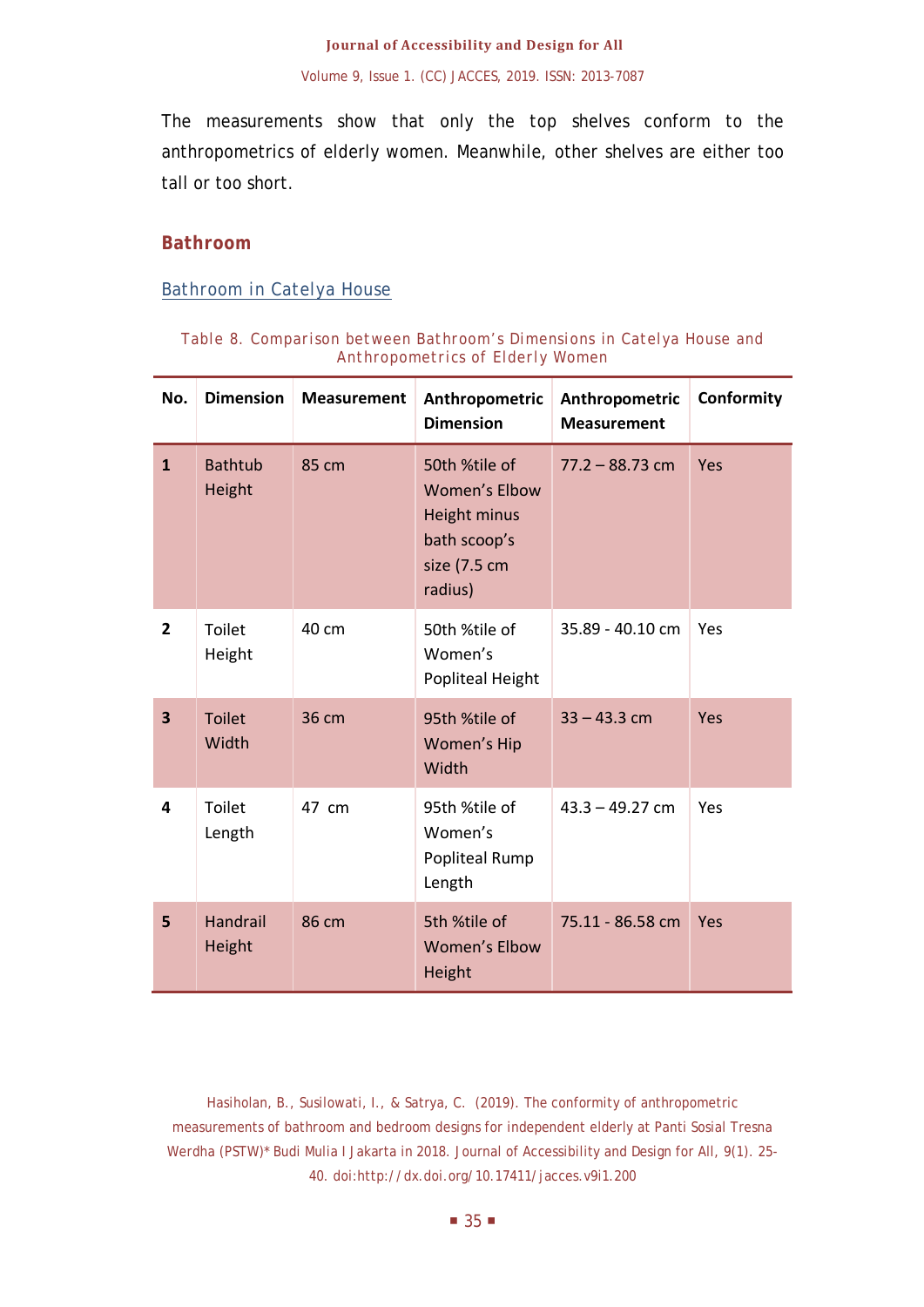The measurements show that all facilities inside the bathrooms in Catelya House conform with the anthropometric measurements of elderly women. Thus, they are ideal from the anthropometric standpoint.

# *Bathroom in Edelweiss House*

Unlike Catelya House, the bathrooms in Edelweiss House are non-en suite. Furthermore, they are divided into two types: Toilet Room for urinating and defecating and Bath Room for taking a bath. The following is their comparison with the anthropometrics of elderly men, as shown in **Table 9** and **Table 10** below.

| No.                     | <b>Dimension</b>        | <b>Measurement</b> | Anthropometric<br><b>Dimension</b>              | Anthropometric<br><b>Measurement</b> | Conformity |
|-------------------------|-------------------------|--------------------|-------------------------------------------------|--------------------------------------|------------|
| $\mathbf{1}$            | Room<br>Width           | 108 cm             | 5th %tile of<br>Men's Elbow<br>Reach            | $76.5 - 86.49$ cm                    | <b>No</b>  |
| $\overline{2}$          | <b>Toilet</b><br>Height | 40 cm              | 50th %tile of<br>Men's Popliteal<br>Height      | $38.5 - 43.49$ cm                    | Yes        |
| $\overline{\mathbf{3}}$ | <b>Toilet</b><br>Width  | 37 cm              | 95th %tile of<br>Men's Hip<br>Width             | $36.24 - 43.76$<br>cm                | Yes        |
| 4                       | Toilet<br>Length        | 49 cm              | 95th %tile of<br>Men's Popliteal<br>Rump Length | $48.79 - 55.7$ cm                    | Yes        |
| 5                       | Handrail<br>Height      | 86 cm              | 5th %tile of<br>Men's Elbow<br>Height           | $79.37 - 93.62$<br>cm                | Yes        |

*Table 9. Comparison between Toilet Room's Dimensions in Edelweiss House and Anthropometrics of Elderly Men*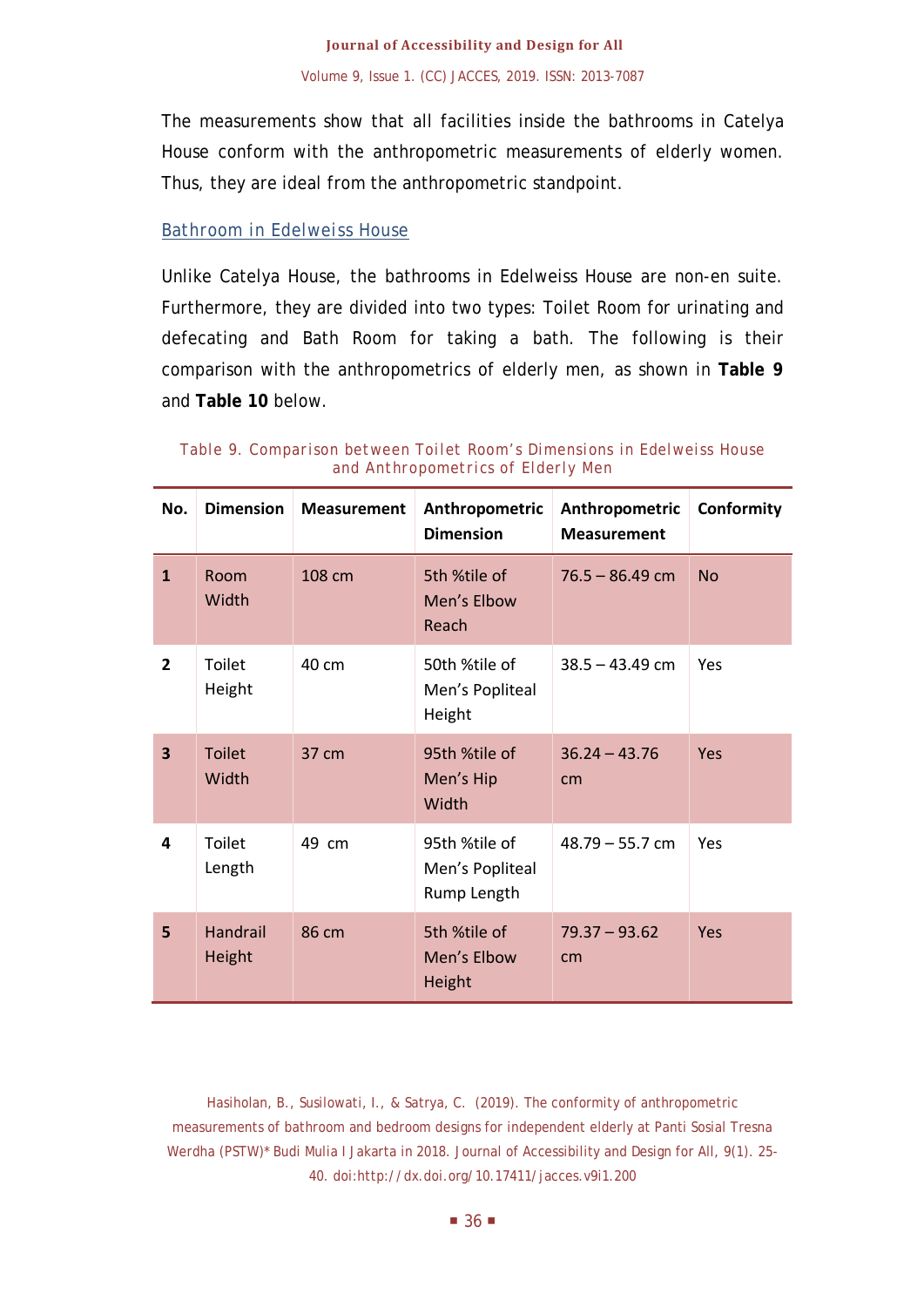| No.            | <b>Dimension</b>         | <b>Measurement</b> | Anthropometric<br><b>Dimension</b>                                    | Anthropometric<br><b>Measurement</b> | Conformity |
|----------------|--------------------------|--------------------|-----------------------------------------------------------------------|--------------------------------------|------------|
| 1              | <b>Bathtub</b><br>Height | 85 cm              | 5th %tile of<br>Men's Elbow<br>Height minus<br>bath scoop's<br>radius | $71.8 - 86.12$ cm                    | Yes        |
| $\overline{2}$ | Handrail<br>Height       | 86 cm              | 5th %tile of<br>Men's Elbow<br>Height                                 | $79.3 - 93.62$ cm                    | Yes        |

#### *Table 10. Comparison between Bath Room's Dimensions and Anthropometrics of Elderly Men*

From the two tables above, we can see that anthropometric non-conformity is only found in Toilet Room width because both handrails are placed too wide apart from each other, making it difficult for elderly men to reach and use.

# **Discussion**

When compared with the data of 47-year-olds collected from antropometriindonesia.org, the anthropometric measurements of elderly people are "shrinking", as shown by an example in the table below.

| <b>No</b>      | Anthropometric<br><b>Dimension</b>          | Age 47<br>(antropometriindonesia.org) | <b>Factual</b><br>Age | <b>Decrease</b><br>(%) |
|----------------|---------------------------------------------|---------------------------------------|-----------------------|------------------------|
| 1              | 95th %tile of Men's<br><b>Body Height</b>   | 178.22 cm                             | 161.6 cm              | 9.32                   |
| $\overline{2}$ | 95th %tile of Women's<br><b>Body Height</b> | 174.08 cm                             | 167 cm                | 4.07                   |

*Table 11. Anthropometric Changes When Reaching Old Age*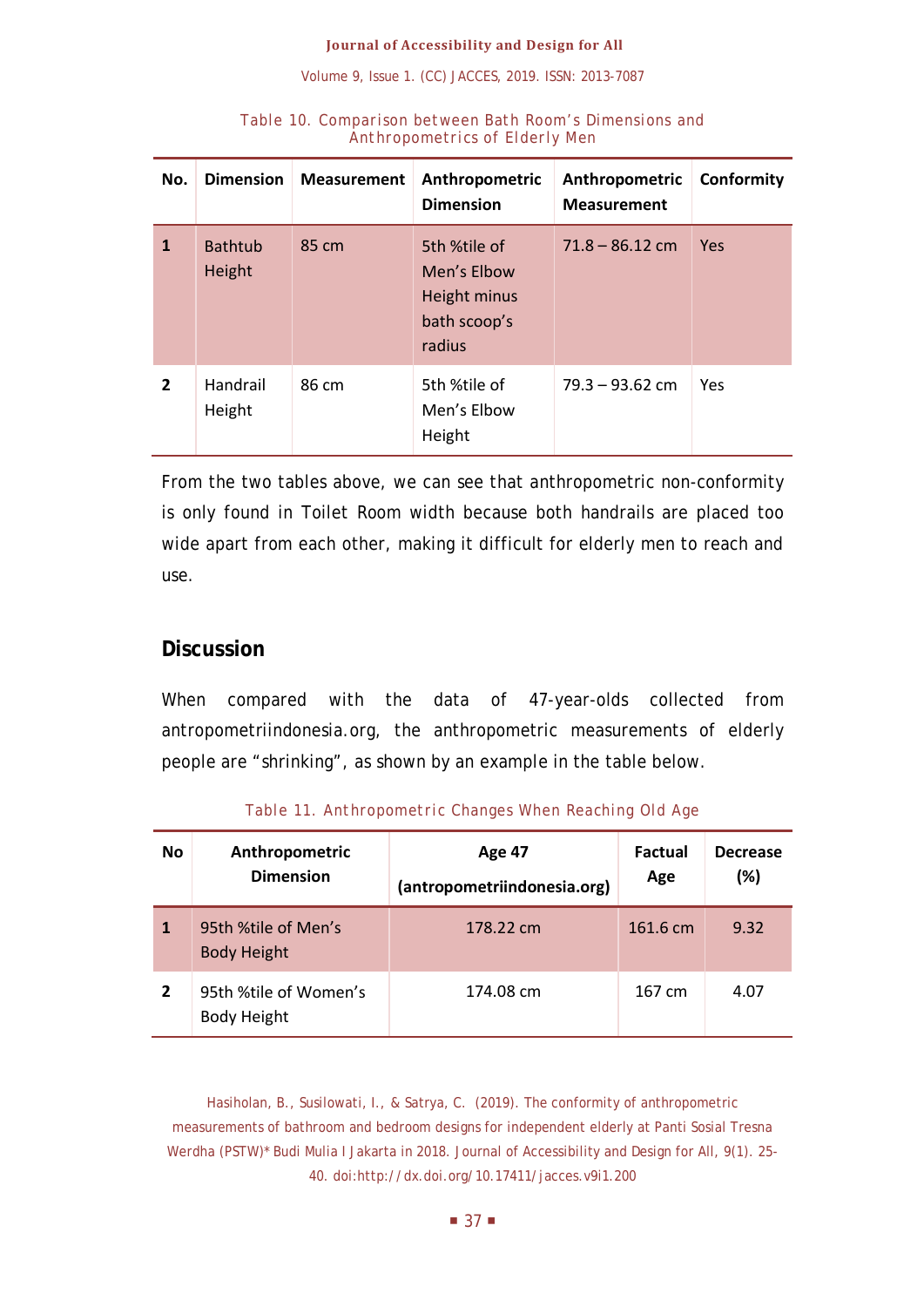These changes are in line with what Stoudt (1981) and Barlow and Braid (1990) argue (Kroemer, 2005).

Losses of elasticity in movement, ability to walk, and ability to see are certain in elderly people, and with age, these functions and abilities will continue to deteriorate, as stated by Kroemer (Kroemer, 2005).

In terms of activities, the residents have "no choice" but to eat meals inside their rooms because no room is large enough to seat all of them. The current pantry cannot fit all residents. As a consequence, food remnants are scattered throughout the rooms, attracting pests such as insects and cats.

In terms of occupancy, particularly in Catelya House, *London Housing Design Guide* suggests a minimum room size of 7  $m^2$  for 1 occupant, and 12  $m^2$  for 2 occupants (Mayor of London, 2010). The current size of approximately 13.48  $m<sup>2</sup>$  (2.85 m x 4.73 m) for 2 people is actually an ideal capacity. However, if a 3rd person is added, the room will exceed its acceptable capacity.

Meanwhile, the facilities that are designed too tall or too short are putting the elderly residents in significant danger because of a higher risk of falling. A fall may increasingly happen as elderly people lose their ability to maintain posture and balance (Kroemer, 2005). This accident is proven to be the "gateway" to and "catalyst" in more advanced degeneration due to the pain syndromes, functional limitations, dislocations, serious tissue injuries, and fractures that follow – leading to higher treatment costs and mortality rates (Karlsson, Magnusson, Schewelov, & Rosengren, 2013).

Also, all the elderly in this nursing home were homeless brought by the Jakarta Provincial Social Bureau from the city road. Therefore, they don't complain about the facilities because the current place is better than the previous one. But this research can help the management as a reference to procuring the bathroom and bedroom facility with resident conformity. On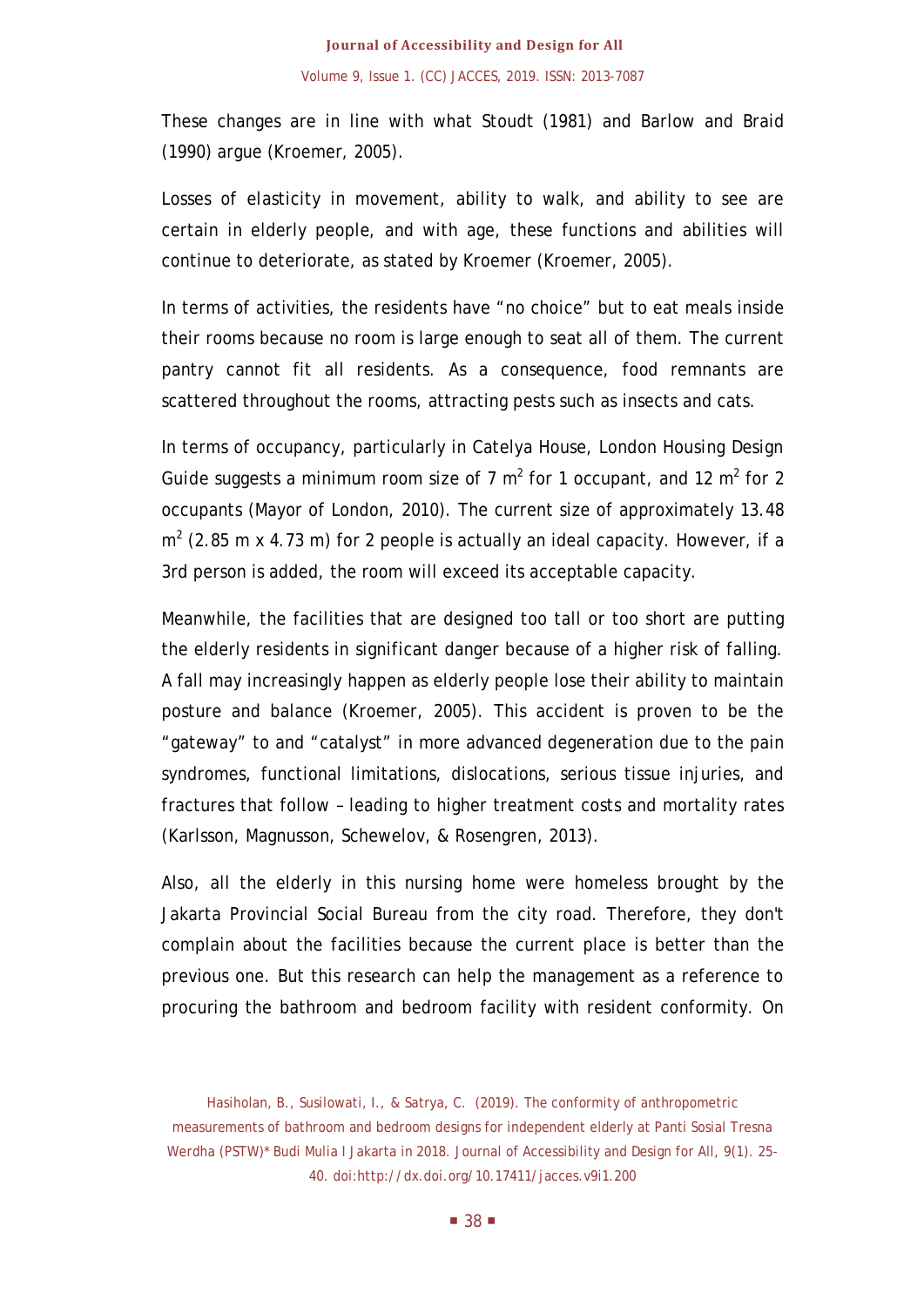the basis of this research's result, socialization will also be carried out for the elderly to use the facilities safely.

# **Conclusion**

Not all facilities, such as beds, wardrobes, and bathrooms, conform with the prescribed anthropometric measurements for elderly people living in PSTW Budi Mulia I. The beds are too tall; the wardrobe's top and bottom shelves are difficult to reach, making them practically unusable; and the bathroom's handrails are too wide apart to be comfortably reached. All these design flaws increase the risk of falls for the elderly people living there. In addition, there needs to be further research in both government and private elderly home institutions because of different environmental and facilities condition

# **Acknowledgement**

This work is supported by 2018 overseas research partnership grant, funded by the Indonesian Ministry of Research and Higher Education, No. 120/SP2H/PTNBH/DRPM/2018.

# **References**

- [1] Karlsson, M. K., Magnusson, H., Schewelov, T. von, & Rosengren, B. E. (2013). Prevention of falls in the elderly—a review. *Osteoporosis International*, *24*(3), 747–762. https://doi.org/https://doi.org/10.1007/s00198-012-2256-7
- [2] Kroemer, K. H. E. (2005). *"Extra-ordinary" ergonomics: How to accommodate small and big persons, the disabled and elderly, expectant mothers, and children*. *"Extra-Ordinary" Ergonomics: How to Accommodate Small and Big Persons, The Disabled and Elderly, Expectant Mothers, and Children*. https://doi.org/10.1201/9780203025246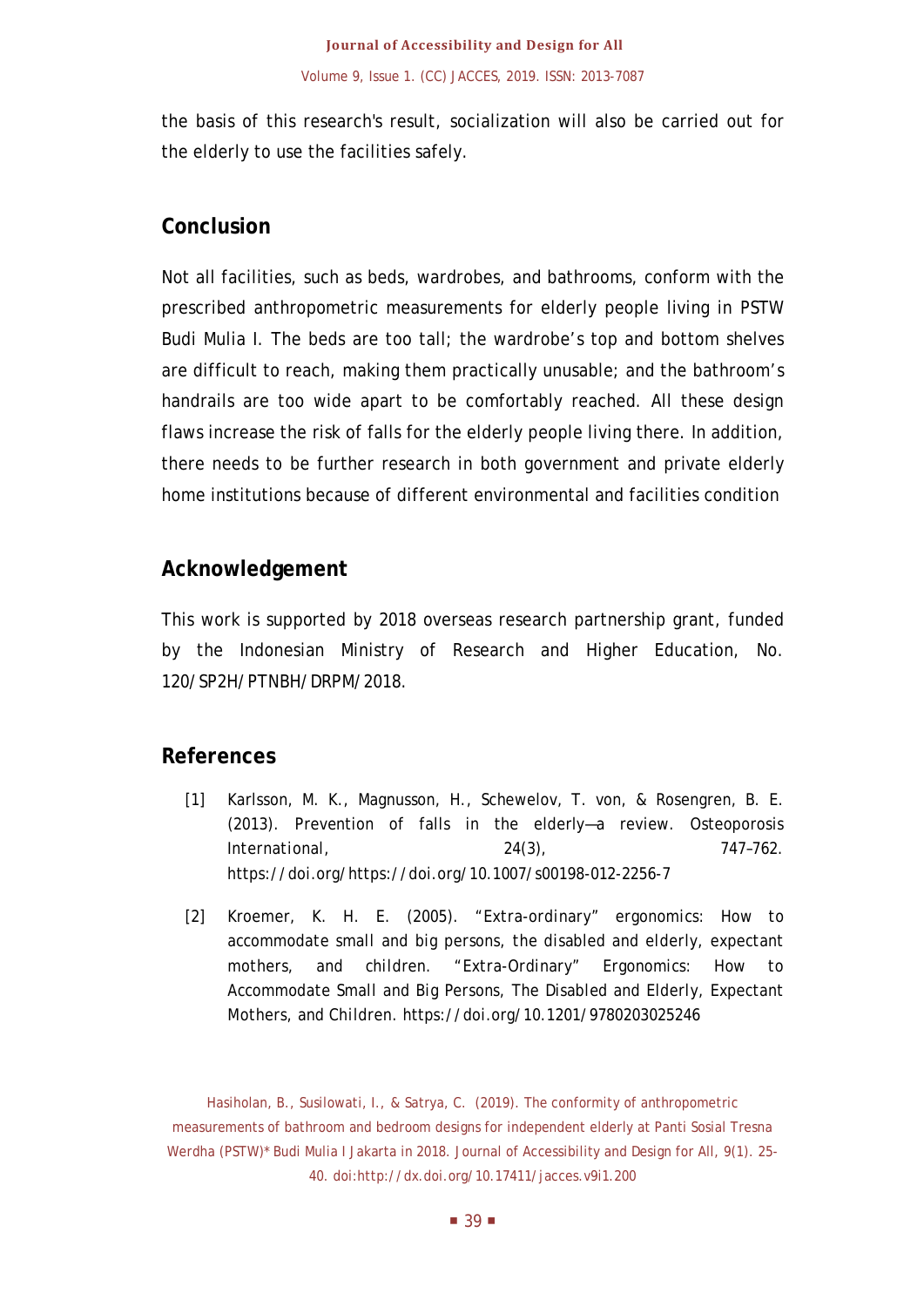Volume 9, Issue 1. (CC) JACCES, 2019. ISSN: 2013-7087

- [3] Lök, N., & Akin, B. (2013). Domestic environmental risk factors associated with falling in elderly. *Iranian Journal of Public Health*.
- [4] Maryam, R. S., Ekasari, M. F., Rosidawati, Jubaedi, A., & Batubara, I. (2008). *Mengenal Usia Lanjut dan Perawatannya*. Jakarta: Salemba Medika.
- [5] Mayor of London. (2010). London Housing Design Guide. *Greater London Authority*.
- [6] Suhadi. (2011). *Analisis Faktor-Faktor Yang Mempengaruhi Di Wilayah Puskesmas Srondol Kota Semarang Universitas Indonesia*. Universitas Indonesia.
- [7] Turana, Y. (2013). Stimulasi Otak Pada Kelompok Lansia di Komunitas. *Buletin Jendela Data & Informasi Kesehatan Semester I*, 19.
- [8] World Health Organization. (2018). Falls. Retrieved March 20, 2018, from https://www.who.int/news-room/fact-sheets/detail/falls